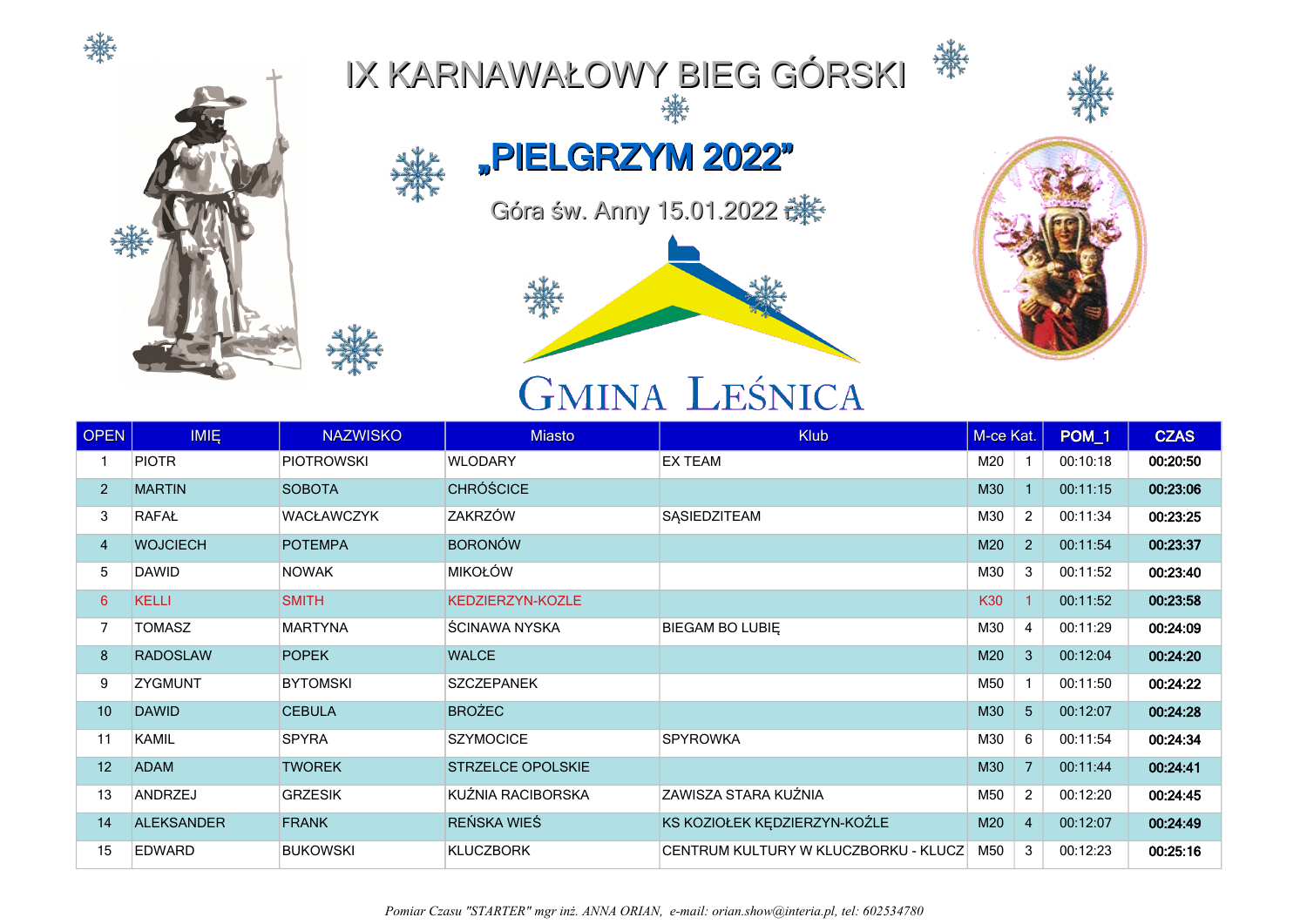| <b>OPEN</b>     | <b>IMIE</b>      | <b>NAZWISKO</b>    | <b>Miasto</b>     | <b>Klub</b>                     | M-ce Kat. |                | POM_1    | <b>CZAS</b> |
|-----------------|------------------|--------------------|-------------------|---------------------------------|-----------|----------------|----------|-------------|
| 16              | <b>ROBERT</b>    | <b>WIENER</b>      | <b>LEŚNICA</b>    | <b>MULTIFIT</b>                 | M50       | $\overline{4}$ | 00:12:56 | 00:25:37    |
| 17              | <b>PIOTR</b>     | <b>OCHENDUSZKO</b> | OPOLE             |                                 | M20       | 5              | 00:12:49 | 00:25:50    |
| 18              | <b>SEBASTIAN</b> | <b>PIECHACZEK</b>  | <b>LANDZMIERZ</b> |                                 | M30       | 8              | 00:12:52 | 00:25:56    |
| 19              | ŁUKASZ           | <b>MATEJA</b>      | ŁĄKI KOZIELSKIE   | <b>HULEKI</b>                   | M20       | 6              | 00:12:25 | 00:25:59    |
| 20              | <b>PIOTR</b>     | <b>RUDOL</b>       | <b>WYSOKA</b>     |                                 | M30       | 9              | 00:12:58 | 00:26:03    |
| 21              | <b>EDWARD</b>    | <b>FONFARA</b>     | <b>JEMIELNICA</b> | <b>DYSZKA DLA SERCA</b>         | M50       | 5              | 00:12:51 | 00:26:14    |
| 22              | <b>MARCIN</b>    | <b>ANTKOWICZ</b>   | <b>NYSA</b>       | PROZAK-TEAM NYSA                | M40       | $\mathbf{1}$   | 00:13:00 | 00:26:23    |
| 23              | <b>GRZEGORZ</b>  | <b>ZIÓŁKOWSKI</b>  | <b>GLIWICE</b>    |                                 | M50       | 6              | 00:12:48 | 00:26:26    |
| 24              | <b>KAMIL</b>     | <b>WOLLNY</b>      | <b>KORNICE</b>    | <b>BBL RACIBÓRZ</b>             | M30       | 10             | 00:13:00 | 00:26:53    |
| 25              | <b>RAFAŁ</b>     | <b>CWYNAR</b>      | KĘDZIERZYN- KOŹLE | <b>KS KOZIOŁEK</b>              | M40       | $\overline{2}$ | 00:13:11 | 00:26:54    |
| 26              | <b>DAREK</b>     | <b>CZERNEK</b>     | <b>GOGOLIN</b>    | <b>SASIEDZITEAM</b>             | M40       | 3              | 00:13:06 | 00:26:55    |
| 27              | <b>CZESŁAW</b>   | <b>WYDMUCH</b>     | <b>HERBY</b>      |                                 | M60+      | $\overline{1}$ | 00:12:57 | 00:27:03    |
| 28              | <b>BENEDYKT</b>  | <b>KUCHARCZYK</b>  | <b>BORONÓW</b>    | JEDNOŚĆ BORONÓW                 | $M60+$    | $\overline{2}$ | 00:13:47 | 00:27:35    |
| 29              | <b>MIROSŁAW</b>  | WAWRÓW             | <b>BABORÓW</b>    | KLUB BIEGAM BO LUBIE RACIBÓRZ   | M30       | 11             | 00:13:28 | 00:27:37    |
| 30 <sup>°</sup> | <b>TOMASZ</b>    | <b>LEPICH</b>      | <b>ZAKRZÓW</b>    | SĄSIEDZITEAM                    | M40       | $\overline{4}$ | 00:13:59 | 00:27:46    |
| 31              | PRZEMYSŁAW       | <b>BORKOWSKI</b>   | SOSNOWIEC         | <b>TRIKONANIŚCI</b>             | M50       | 7              | 00:13:42 | 00:27:47    |
| 32              | <b>WIESŁAW</b>   | <b>BRODACKI</b>    | <b>TYCHY</b>      | <b>40-LATEK TYCHY</b>           | $M60+$    | $\mathbf{3}$   | 00:13:27 | 00:27:50    |
| 33              | <b>DAWID</b>     | KOJ                | STRZELCE OPOLSKIE |                                 | M30       | 12             | 00:13:08 | 00:27:52    |
| 34              | <b>MAREK</b>     | <b>KOSZTUBAJDA</b> | <b>DABRÓWKA</b>   | SĄSIEDZITEAM                    | M30       | 13             | 00:13:46 | 00:27:53    |
| 35              | <b>RAFQŁ</b>     | <b>BOKWA</b>       | KĘDZIERZYN-KOŹLE  | NIEZRZESZONY                    | M40       | 5              | 00:13:27 | 00:28:00    |
| 36              | <b>DARIUSZ</b>   | <b>ŻMIJEWSKI</b>   | <b>GLIWICE</b>    | EXTREMALNI RZEŹNICY NA RELAKSIE | M50       | 8              | 00:13:52 | 00:28:04    |
| 37              | <b>MAREK</b>     | <b>JARZYNKA</b>    | ŁAMBINOWICE       |                                 | M30       | 14             | 00:13:42 | 00:28:09    |
| 38              | <b>DAMIAN</b>    | <b>PSYK</b>        | <b>PLUDRY</b>     | <b>AMATOR</b>                   | M40       | $6\phantom{1}$ | 00:14:01 | 00:28:12    |
| 39              | <b>ADAM</b>      | <b>PUSTUŁKA</b>    | <b>GŁOGÓWEK</b>   |                                 | M40       | 7              | 00:13:51 | 00:28:24    |
| 40              | <b>SYLWESTER</b> | <b>SPRUCH</b>      | <b>WYSOKA</b>     |                                 | M30       | 15             | 00:13:45 | 00:28:58    |
| 41              | <b>MARZENA</b>   | <b>BARWICKA</b>    | <b>BORONÓW</b>    |                                 | K40       | $\overline{1}$ | 00:14:38 | 00:29:21    |
| 42              | <b>STEFAN</b>    | <b>SZŁAPA</b>      | <b>BORYCZ</b>     | <b>DYSZKA DLA SERCA</b>         | $M60+$ 4  |                | 00:14:14 | 00:29:38    |
| 43              | <b>MICHAŁ</b>    | <b>MUSIOŁ</b>      | <b>KOTLARNIA</b>  | ZAWISZA STARA KUŹNIA            | M30       | 16             | 00:14:13 | 00:29:40    |
| 44              | <b>TYMOTEUSZ</b> | <b>BĄK</b>         | <b>GLIWICE</b>    | MERCE.COM                       | M40       | 8              | 00:14:46 | 00:29:50    |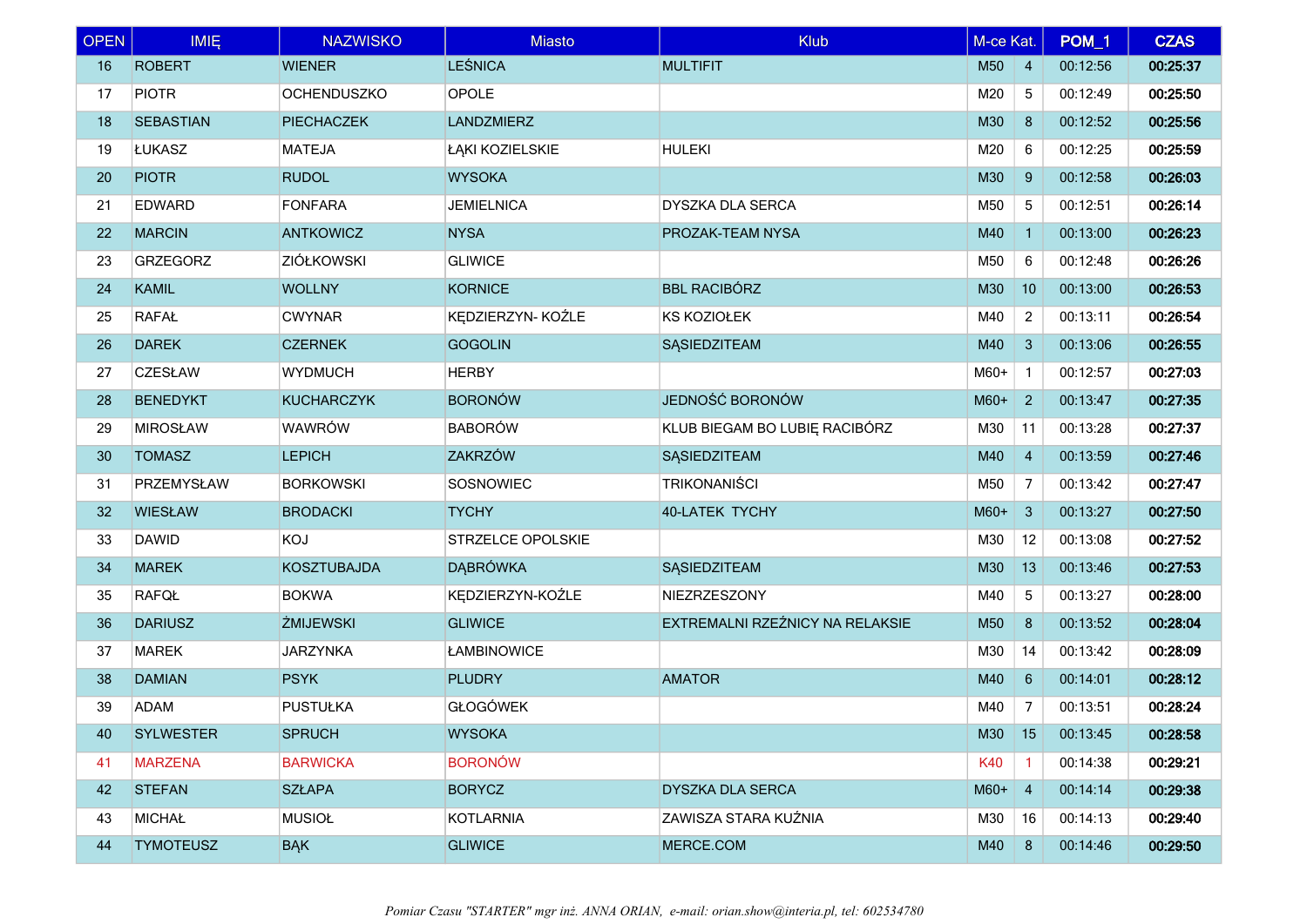| <b>OPEN</b> | <b>IMIE</b>       | <b>NAZWISKO</b>   | <b>Miasto</b>            | <b>Klub</b>                     | M-ce Kat.       |                 | POM_1    | <b>CZAS</b> |
|-------------|-------------------|-------------------|--------------------------|---------------------------------|-----------------|-----------------|----------|-------------|
| 45          | <b>OSKAR</b>      | <b>SZYWALSKI</b>  | DĄBRÓWKA GÓRNA           | <b>CYKLOFAN OPOLE</b>           | M40             | 9               | 00:14:28 | 00:29:54    |
| 46          | <b>BARTŁOMIEJ</b> | <b>KOWALCZYK</b>  | <b>ZAWADZKIE</b>         | KURŁA KAJ TA META?!             | M30             | 17              | 00:14:47 | 00:30:01    |
| 47          | <b>LILIANNA</b>   | <b>MILIŃSKA</b>   | <b>NIEMODLIN</b>         | <b>NIEMODLIN BIEGA</b>          | K40             | 2               | 00:14:38 | 00:30:08    |
| 48          | <b>BOGDAN</b>     | <b>GAWEŁ</b>      | OŚWIĘCIM-ZABORZE         | <b>SYNTHOS</b>                  | $M60+$          | $5\phantom{.0}$ | 00:15:01 | 00:30:20    |
| 49          | <b>PIOTR</b>      | <b>PARNICKI</b>   | <b>KOTLARNIA</b>         | ZAWISZA STARA KUŹNIA            | M50             | 9               | 00:15:18 | 00:30:42    |
| 50          | <b>ZBIGNIEW</b>   | <b>MILER</b>      | <b>RYDUŁTOWY</b>         | <b>AKTYWNI RYDUŁTOWY</b>        | M <sub>50</sub> | 10              | 00:15:05 | 00:30:47    |
| 51          | <b>AGNIESZKA</b>  | <b>ŻEGLEŃ</b>     | KEDZIERZYN-KOŹLE         | <b>RUNSISTERSKK</b>             | K30             | 2               | 00:15:04 | 00:30:48    |
| 52          | <b>BRONISŁAW</b>  | <b>MĄCZKA</b>     | <b>GLIWICE</b>           | EXTREMALNI RZEŹNICY NA RELAKSIE | $M60+$          | 6               | 00:15:33 | 00:30:58    |
| 53          | <b>JERZY</b>      | <b>BEBEN</b>      | <b>GOGOLIN</b>           | <b>DYCZUŚ TEAM</b>              | $M60+$          | 7               | 00:15:27 | 00:31:01    |
| 54          | <b>ROMAN</b>      | <b>JAKUBIEC</b>   | KEDZIERZYN-KOŹLE         | KS KOZIOŁEK KĘDZIERZYN-KOŹLE    | M40             | 10              | 00:15:50 | 00:31:15    |
| 55          | <b>PIOTR</b>      | PODGÓRSKI         | KEDZIERZYN KOŹLE         | PARKRUN KEDZIERZYN KOŹLE        | $M60+$          | -8              | 00:15:50 | 00:31:18    |
| 56          | <b>IRENEUSZ</b>   | <b>RYZNER</b>     | KEDZIERZYN-KOŹLE         |                                 | $M60+$          | 9               | 00:15:11 | 00:31:37    |
| 57          | <b>TADEUSZ</b>    | <b>GAWEŁ</b>      | <b>ZAWIERCIE</b>         | <b>TKKF CZELADŹ</b>             | M60+            | 10              | 00:15:47 | 00:31:48    |
| 58          | <b>KRZYSZTOF</b>  | <b>KOCULA</b>     | KĘDZIERZYN-KOŹLE         | PARKRUN KĘDZIERZYN KOŹLE        | M40             | 11              | 00:16:41 | 00:31:58    |
| 59          | <b>ZBIGNIEW</b>   | <b>ZADROŻNY</b>   | <b>WALCE</b>             | LUKS ROSPONDEK/ KS KOZIOŁEK     | M40             | 12              | 00:15:15 | 00:32:16    |
| 60          | <b>SEBASTIAN</b>  | <b>CICHON</b>     | <b>JEMIELNICA</b>        | DYSZKA DLA SERCA                | M40             | 13              | 00:14:18 | 00:32:36    |
| 61          | <b>MAGDALENA</b>  | <b>BIEL</b>       | <b>KEDZIERZYN KOŹLE</b>  | <b>RUNSISTERSKK</b>             | K30             | 3               | 00:16:24 | 00:32:38    |
| 62          | <b>JENNIFER</b>   | <b>RUTYNA</b>     | PIETROWICE WIELKIE       | <b>EKO-OKNA RUNNERS</b>         | K20             | $\overline{1}$  | 00:15:46 | 00:32:40    |
| 63          | <b>ADRIAN</b>     | <b>JONTZA</b>     | <b>ROŻNIĄTÓW</b>         |                                 | M40             | 14              | 00:16:00 | 00:32:42    |
| 64          | <b>MAREK</b>      | <b>JASKÓLSKI</b>  | <b>STRZELCE OPOLSKIE</b> | <b>GMINA STRZELCE OPOLSKIE</b>  | M50             | 11              | 00:16:14 | 00:32:46    |
| 65          | <b>BOGDAN</b>     | <b>CIECHOMSKI</b> | STARA KUŹNIA             | ZAWISZA STARA KUŹNIA            | $M60+$          | 11              | 00:16:16 | 00:32:49    |
| 66          | <b>PIOTR</b>      | <b>MONIETA</b>    | <b>PIETNA</b>            |                                 | M30             | 18              | 00:16:28 | 00:33:12    |
| 67          | <b>MAREK</b>      | <b>BŁAŻEWSKI</b>  | <b>JEMIELNICA</b>        | <b>GMINA JEMIELNICA</b>         | M50             | 12              | 00:16:09 | 00:33:24    |
| 68          | <b>MARZENA</b>    | <b>TKACZ</b>      | KEDZIERZYN-KOŹLE         | <b>RUNSISTERSKK</b>             | <b>K50</b>      | $\mathbf{1}$    | 00:16:46 | 00:33:38    |
| 69          | <b>DARIUSZ</b>    | RÓŻEWICZ          | <b>TYCHY</b>             | <b>PANCE</b>                    | $M60+$ 12       |                 | 00:16:32 | 00:33:40    |
| 70          | <b>MARCEL</b>     | <b>JANOSZEK</b>   | <b>STEBLÓW</b>           | <b>JULA MEBLE</b>               | M30             | 19              | 00:16:30 | 00:33:45    |
| 71          | <b>MAGDALENA</b>  | <b>TKACZ</b>      | KEDZIERZYN-KOŹLE         |                                 | K20             | 2               | 00:16:34 | 00:33:48    |
| 72          | <b>MARTA</b>      | <b>KRAWCZYK</b>   | <b>ZAWADZKIE</b>         | <b>ZAWADZKIE BIEGNIE</b>        | <b>K50</b>      | $\overline{2}$  | 00:16:36 | 00:33:49    |
| 73          | <b>JÓZEF</b>      | <b>KOWALCZYK</b>  | <b>KOSZWICE</b>          |                                 | M40             | 15              | 00:16:42 | 00:33:52    |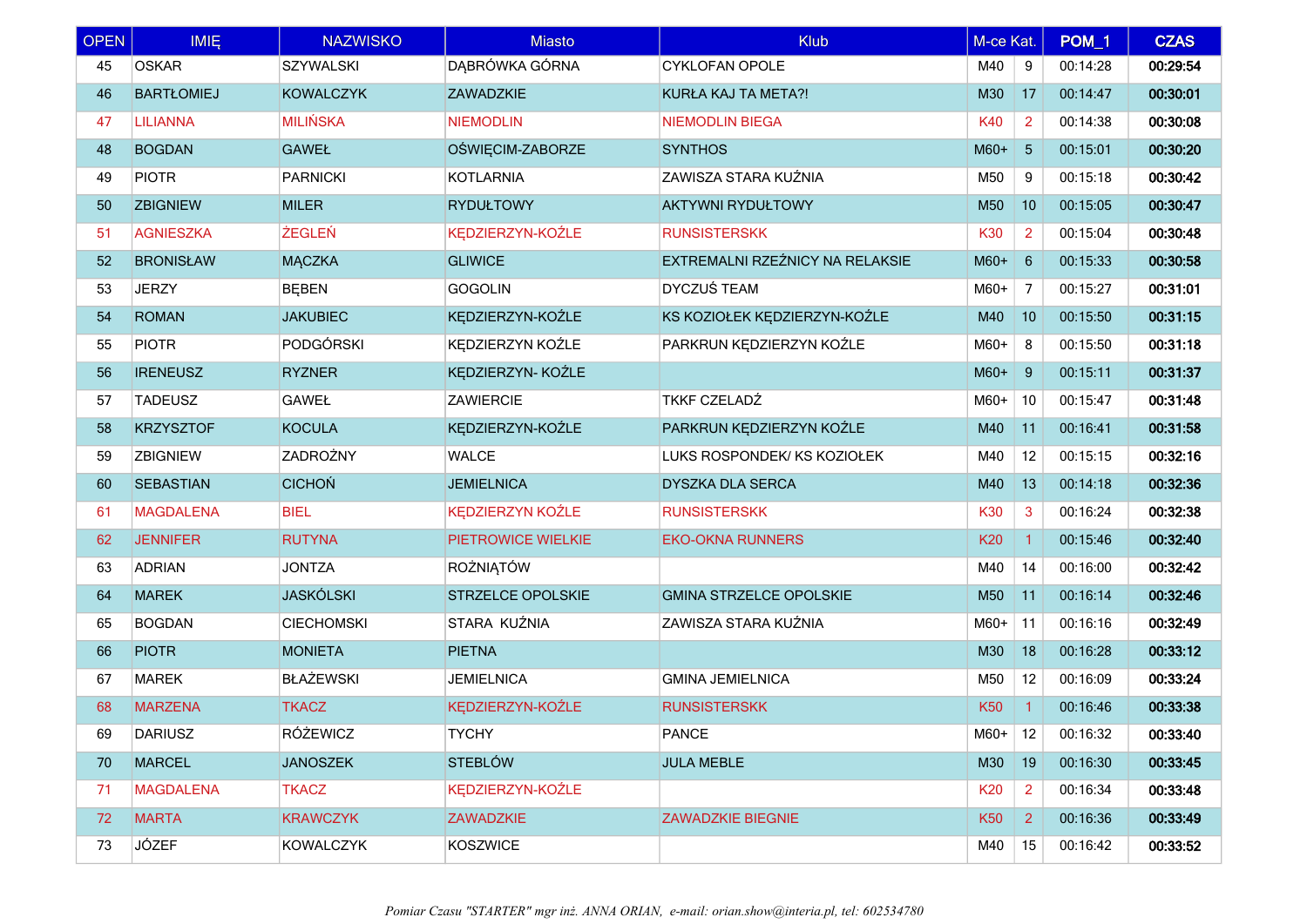| <b>OPEN</b> | <b>IMIE</b>       | <b>NAZWISKO</b>    | <b>Miasto</b>           | <b>Klub</b>                     | M-ce Kat.       |                | POM_1    | <b>CZAS</b> |
|-------------|-------------------|--------------------|-------------------------|---------------------------------|-----------------|----------------|----------|-------------|
| 74          | <b>PAWEŁ</b>      | <b>WOŹNIAK</b>     | <b>ROZWADZA</b>         | <b>BLAZA TEAM</b>               | M30             | $\vert$ 20     | 00:16:31 | 00:33:56    |
| 75          | <b>ZENON</b>      | <b>GLANOWSKI</b>   | SOSNOWIEC               | <b>TKKF CZELADŹ</b>             | $M60+$          | 13             | 00:16:34 | 00:33:56    |
| 76          | <b>PRZEMYSŁAW</b> | <b>LANDAS</b>      | <b>OBROWIEC</b>         | <b>BLAZA TEAM</b>               | M30             | 21             | 00:16:31 | 00:33:57    |
| 77          | <b>SZYMON</b>     | <b>WYSCHKA</b>     | <b>KRAPKOWICE</b>       | <b>BLAZA TEAM</b>               | M30             | 22             | 00:16:30 | 00:33:57    |
| 78          | <b>EWA</b>        | <b>BAJER</b>       | <b>KEDZIERZYN KOŹLE</b> | <b>ANTONTEAM</b>                | K30             | $\overline{4}$ | 00:16:42 | 00:34:20    |
| 79          | <b>JAKUB</b>      | <b>CWYNAR</b>      | KEDZIERZYN-KOŹLE        | KS KOZIOŁEK                     | M20             | 7              | 00:16:12 | 00:34:50    |
| 80          | <b>EWA</b>        | <b>BRYŚ</b>        | KEDZIERZYN-KOŹLE        | <b>RUNSISTERSKK</b>             | K40             | 3              | 00:17:25 | 00:35:00    |
| 81          | <b>EWA</b>        | <b>RÓŻEWICZ</b>    | <b>TYCHY</b>            | <b>PANCE</b>                    | K60+            | $\vert$ 1      | 00:17:23 | 00:35:05    |
| 82          | <b>MATEUSZ</b>    | <b>POLOCZEK</b>    | <b>DZIEWKOWICE</b>      | <b>OST TEAM</b>                 | M20             | 8              | 00:16:45 | 00:35:16    |
| 83          | <b>KRYSTYNA</b>   | <b>MĄCZKA</b>      | <b>GLIWICE</b>          | EXTREMALNI RZEŹNICY NA RELAKSIE | K60+            | $\overline{2}$ | 00:17:25 | 00:35:22    |
| 84          | <b>KAJETAN</b>    | <b>DUDZIAK</b>     | <b>BRANICE</b>          |                                 | M30             | 23             | 00:17:34 | 00:35:32    |
| 85          | <b>TADEUSZ</b>    | <b>DUDZIAK</b>     | <b>BRANICE</b>          |                                 | $M60+$          | 14             | 00:17:33 | 00:35:32    |
| 86          | <b>DARIA</b>      | <b>GRABOWSKA</b>   | <b>OTMICE</b>           | <b>IZBICKO W BIEGU</b>          | K30             | $5^{\circ}$    | 00:17:12 | 00:35:36    |
| 87          | PRZEMYSŁAW        | <b>CZARNECKI</b>   | STARA KUŹNIA            | ZAWISZA STARA KUŹNIA            | M40             | 16             | 00:17:54 | 00:35:42    |
| 88          | <b>ANDRZEJ</b>    | <b>KAWOŃ</b>       | <b>NAMYSŁÓW</b>         |                                 | $M60+$          | 15             | 00:17:28 | 00:35:47    |
| 89          | <b>MAŁGORZATA</b> | <b>SZKAMRUK</b>    | <b>GLIWICE</b>          | EXTREMALNI RZEŹNICY NA RELAKSIE | K40             | 4              | 00:17:31 | 00:35:52    |
| 90          | <b>ADAM</b>       | <b>PETROLEWICZ</b> | <b>UJAZD</b>            |                                 | M50             | 13             | 00:17:53 | 00:35:58    |
| 91          | <b>BOGUSŁAWA</b>  | <b>KUPIBIDA</b>    | <b>KATOWICE</b>         | SILESIA NORDIC TEAM             | K60+            | 3              | 00:17:54 | 00:36:01    |
| 92          | <b>KAMIL</b>      | <b>JAŚKIEWICZ</b>  | <b>OPOLE</b>            |                                 | M30             | 24             | 00:17:23 | 00:36:03    |
| 93          | <b>TOMASZ</b>     | ZAUŚCIŃSKI         | STRZELCE OPOLSKIE       | <b>GMINA STRZELCE OPOLSKIE</b>  | $M60+$          | 16             | ----     | 00:36:11    |
| 94          | <b>WILHELM</b>    | <b>GOLI</b>        | <b>JEMIELNICA</b>       | <b>DYSZKA DLA SERCA</b>         | $M60+$ 17       |                | 00:17:55 | 00:36:19    |
| 95          | <b>ALICJA</b>     | <b>MEKIER</b>      | <b>ZBROSŁAWICE</b>      |                                 | K40             | 5              | 00:17:49 | 00:36:36    |
| 96          | <b>SYBILLA</b>    | <b>SZYMANIEC</b>   | <b>OPOLE</b>            |                                 | K20             | 3              | 00:17:48 | 00:36:36    |
| 97          | <b>JAROSŁAW</b>   | <b>GÓRALSKI</b>    | <b>RACIBÓRZ</b>         | SMERFY BIEGAJĄ RAZEM PO 07      | M50             | 14             | 00:17:49 | 00:36:36    |
| 98          | <b>ESTERA</b>     | <b>WEGIELEWSKA</b> | KEDZIERZYN-KOŹLE        | <b>RUNSISTERSKK</b>             | K30             | 6              | 00:17:56 | 00:36:42    |
| 99          | <b>BOŻENA</b>     | <b>KOWALCZYK</b>   | <b>KOSZWICE</b>         |                                 | K40             | 6              | 00:18:11 | 00:36:42    |
| 100         | <b>MAŁGORZATA</b> | <b>WOLAK</b>       | KEDZIERZYN-KOŹLE        | <b>KS KOZIOŁEK</b>              | K <sub>30</sub> | 7              | 00:18:27 | 00:37:19    |
| 101         | <b>GERARD</b>     | <b>WILCZEK</b>     | REŃSKA WIEŚ             | DOBRA RODZINA                   | M50             | 15             | 00:18:22 | 00:37:29    |
| 102         | <b>PAULINA</b>    | <b>TARGOSZ</b>     | KEDZIERZYN-KOŹLE        | <b>RUNSISTERSKK</b>             | K30             | 8              | 00:18:31 | 00:37:40    |